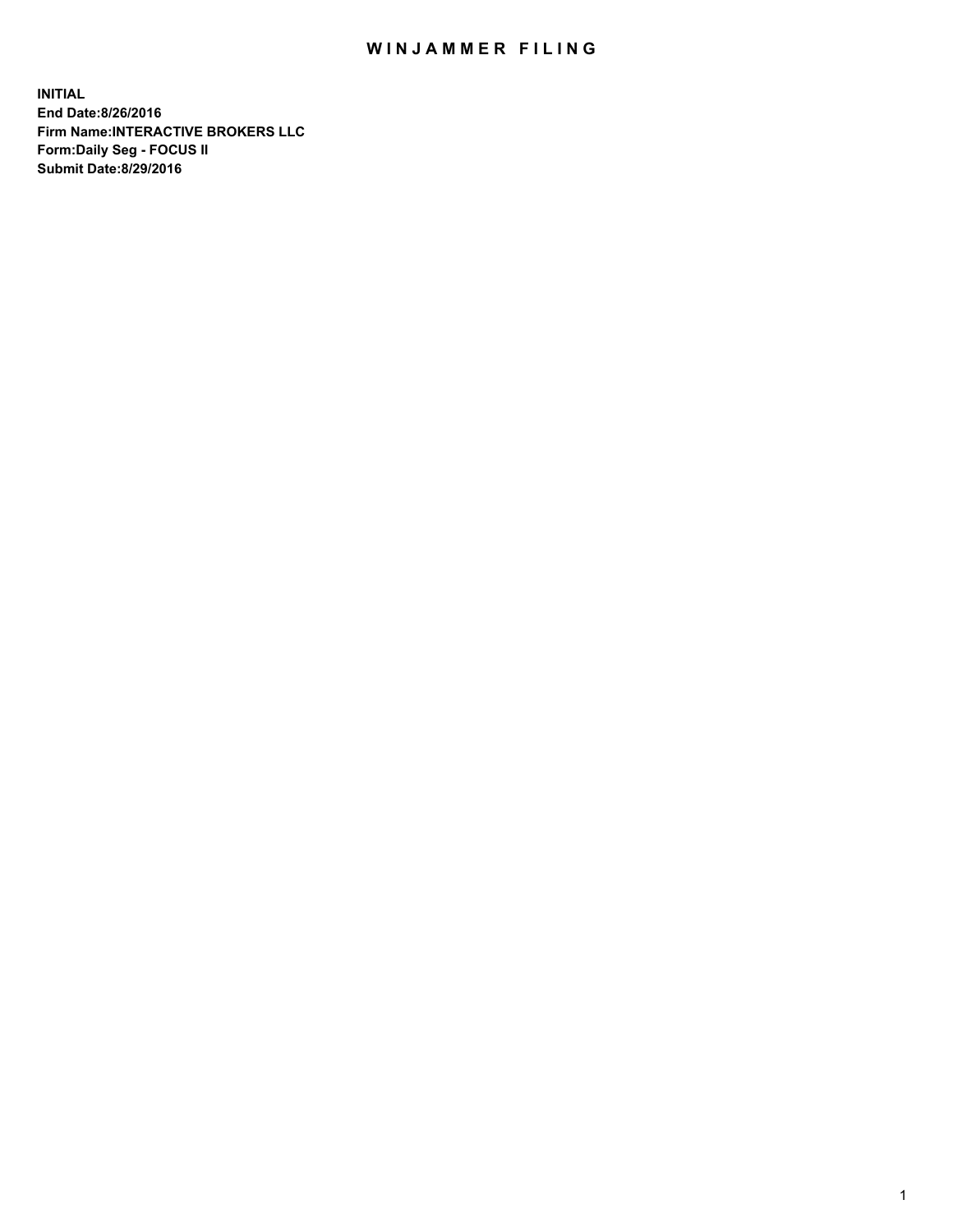## **INITIAL End Date:8/26/2016 Firm Name:INTERACTIVE BROKERS LLC Form:Daily Seg - FOCUS II Submit Date:8/29/2016 Daily Segregation - Cover Page**

| Name of Company<br><b>Contact Name</b><br><b>Contact Phone Number</b><br><b>Contact Email Address</b>                                                                                                                                                                                                                          | <b>INTERACTIVE BROKERS LLC</b><br>James Menicucci<br>203-618-8085<br>jmenicucci@interactivebrokers.c<br>om |
|--------------------------------------------------------------------------------------------------------------------------------------------------------------------------------------------------------------------------------------------------------------------------------------------------------------------------------|------------------------------------------------------------------------------------------------------------|
| FCM's Customer Segregated Funds Residual Interest Target (choose one):<br>a. Minimum dollar amount: ; or<br>b. Minimum percentage of customer segregated funds required:% ; or<br>c. Dollar amount range between: and; or<br>d. Percentage range of customer segregated funds required between:% and%.                         | $\overline{\mathbf{0}}$<br>0<br>155,000,000 245,000,000<br>0 <sub>0</sub>                                  |
| FCM's Customer Secured Amount Funds Residual Interest Target (choose one):<br>a. Minimum dollar amount: ; or<br>b. Minimum percentage of customer secured funds required:%; or<br>c. Dollar amount range between: and; or<br>d. Percentage range of customer secured funds required between: % and %.                          | $\overline{\mathbf{0}}$<br>0<br>80,000,000 120,000,000<br>0 <sub>0</sub>                                   |
| FCM's Cleared Swaps Customer Collateral Residual Interest Target (choose one):<br>a. Minimum dollar amount: ; or<br>b. Minimum percentage of cleared swaps customer collateral required:% ; or<br>c. Dollar amount range between: and; or<br>d. Percentage range of cleared swaps customer collateral required between:% and%. | $\overline{\mathbf{0}}$<br>$\overline{\mathbf{0}}$<br>0 <sub>0</sub><br>0 <sub>0</sub>                     |

Attach supporting documents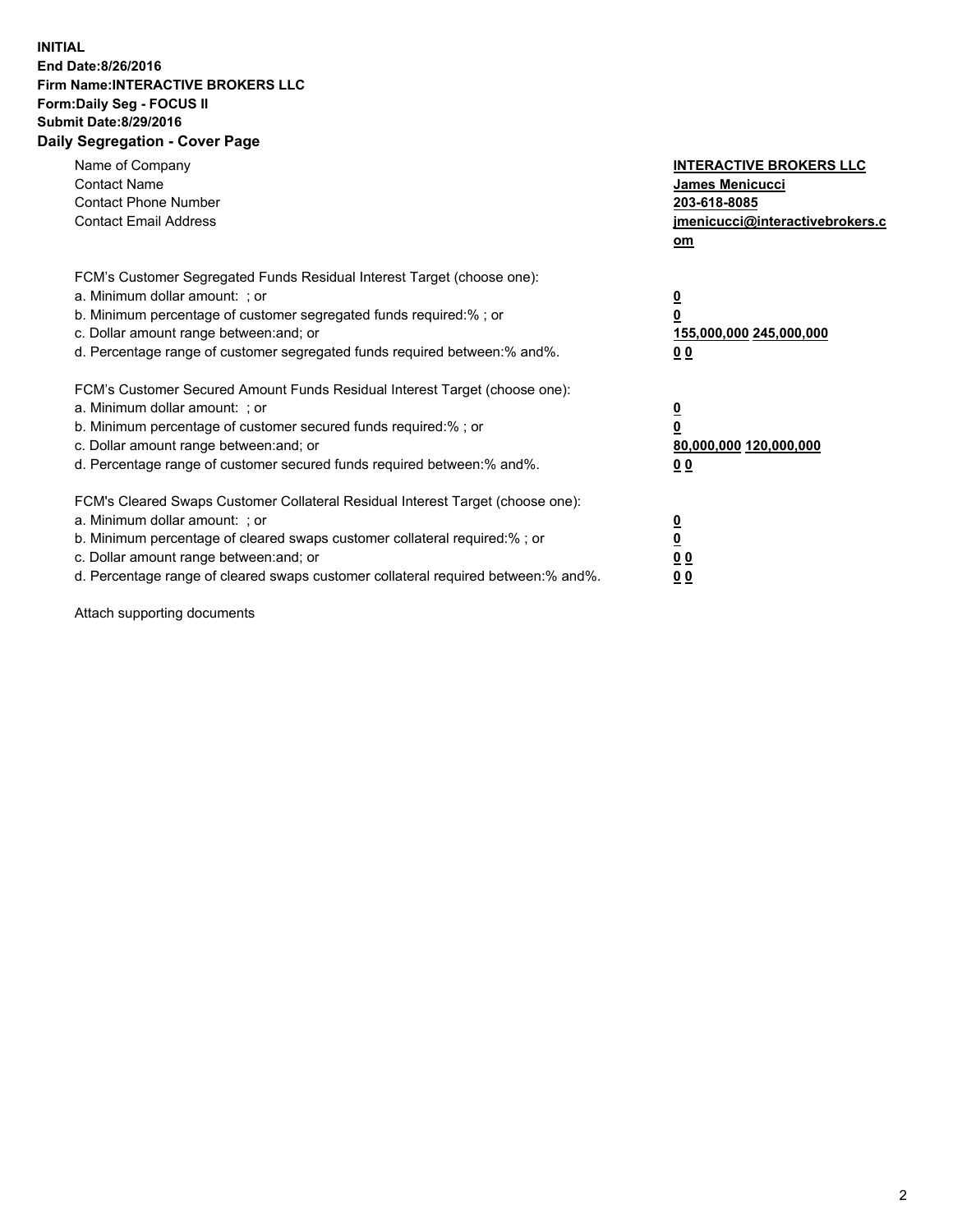## **INITIAL End Date:8/26/2016 Firm Name:INTERACTIVE BROKERS LLC Form:Daily Seg - FOCUS II Submit Date:8/29/2016 Daily Segregation - Secured Amounts**

|     | Daily Jegregation - Jeculed Aniounts                                                                       |                                  |
|-----|------------------------------------------------------------------------------------------------------------|----------------------------------|
|     | Foreign Futures and Foreign Options Secured Amounts                                                        |                                  |
|     | Amount required to be set aside pursuant to law, rule or regulation of a foreign                           | $0$ [7305]                       |
|     | government or a rule of a self-regulatory organization authorized thereunder                               |                                  |
| 1.  | Net ledger balance - Foreign Futures and Foreign Option Trading - All Customers                            |                                  |
|     | A. Cash                                                                                                    | 349,109,271 [7315]               |
|     | B. Securities (at market)                                                                                  | $0$ [7317]                       |
| 2.  | Net unrealized profit (loss) in open futures contracts traded on a foreign board of trade                  | 16,302,256 [7325]                |
| 3.  | Exchange traded options                                                                                    |                                  |
|     | a. Market value of open option contracts purchased on a foreign board of trade                             | 319,395 [7335]                   |
|     | b. Market value of open contracts granted (sold) on a foreign board of trade                               | -72,668 [7337]                   |
| 4.  | Net equity (deficit) (add lines 1.2. and 3.)                                                               | 365,658,254 [7345]               |
| 5.  | Account liquidating to a deficit and account with a debit balances - gross amount                          | 65,521 [7351]                    |
|     | Less: amount offset by customer owned securities                                                           | 0 [7352] 65,521 [7354]           |
| 6.  | Amount required to be set aside as the secured amount - Net Liquidating Equity                             | 365,723,775 [7355]               |
|     | Method (add lines 4 and 5)                                                                                 |                                  |
| 7.  | Greater of amount required to be set aside pursuant to foreign jurisdiction (above) or line                | 365,723,775 [7360]               |
|     | 6.                                                                                                         |                                  |
|     | FUNDS DEPOSITED IN SEPARATE REGULATION 30.7 ACCOUNTS                                                       |                                  |
| 1.  | Cash in banks                                                                                              |                                  |
|     | A. Banks located in the United States                                                                      | $0$ [7500]                       |
|     | B. Other banks qualified under Regulation 30.7                                                             | 0 [7520] 0 [7530]                |
| 2.  | Securities                                                                                                 |                                  |
|     | A. In safekeeping with banks located in the United States                                                  | 417,856,195 <sup>[7540]</sup>    |
|     | B. In safekeeping with other banks qualified under Regulation 30.7                                         | 0 [7560] 417,856,195 [7570]      |
| 3.  | Equities with registered futures commission merchants                                                      |                                  |
|     | A. Cash                                                                                                    | $0$ [7580]                       |
|     | <b>B.</b> Securities                                                                                       | $0$ [7590]                       |
|     | C. Unrealized gain (loss) on open futures contracts                                                        | $0$ [7600]                       |
|     | D. Value of long option contracts                                                                          | $0$ [7610]                       |
|     | E. Value of short option contracts                                                                         | 0 [7615] 0 [7620]                |
| 4.  | Amounts held by clearing organizations of foreign boards of trade                                          |                                  |
|     | A. Cash                                                                                                    | $0$ [7640]                       |
|     | <b>B.</b> Securities                                                                                       | $0$ [7650]                       |
|     | C. Amount due to (from) clearing organization - daily variation                                            | $0$ [7660]                       |
|     | D. Value of long option contracts                                                                          | $0$ [7670]                       |
|     | E. Value of short option contracts                                                                         | 0 [7675] 0 [7680]                |
| 5.  | Amounts held by members of foreign boards of trade                                                         |                                  |
|     | A. Cash                                                                                                    | 72,551,693 [7700]                |
|     | <b>B.</b> Securities                                                                                       | $0$ [7710]                       |
|     | C. Unrealized gain (loss) on open futures contracts                                                        | 3,131,408 [7720]                 |
|     | D. Value of long option contracts                                                                          | 319,385 [7730]                   |
|     | E. Value of short option contracts                                                                         | -72,665 [7735] 75,929,821 [7740] |
| 6.  | Amounts with other depositories designated by a foreign board of trade                                     | 0 [7760]                         |
| 7.  | Segregated funds on hand                                                                                   | $0$ [7765]                       |
| 8.  | Total funds in separate section 30.7 accounts                                                              | 493,786,016 [7770]               |
| 9.  | Excess (deficiency) Set Aside for Secured Amount (subtract line 7 Secured Statement<br>Page 1 from Line 8) | 128,062,241 [7380]               |
| 10. | Management Target Amount for Excess funds in separate section 30.7 accounts                                | 80,000,000 [7780]                |
| 11. | Excess (deficiency) funds in separate 30.7 accounts over (under) Management Target                         | 48,062,241 [7785]                |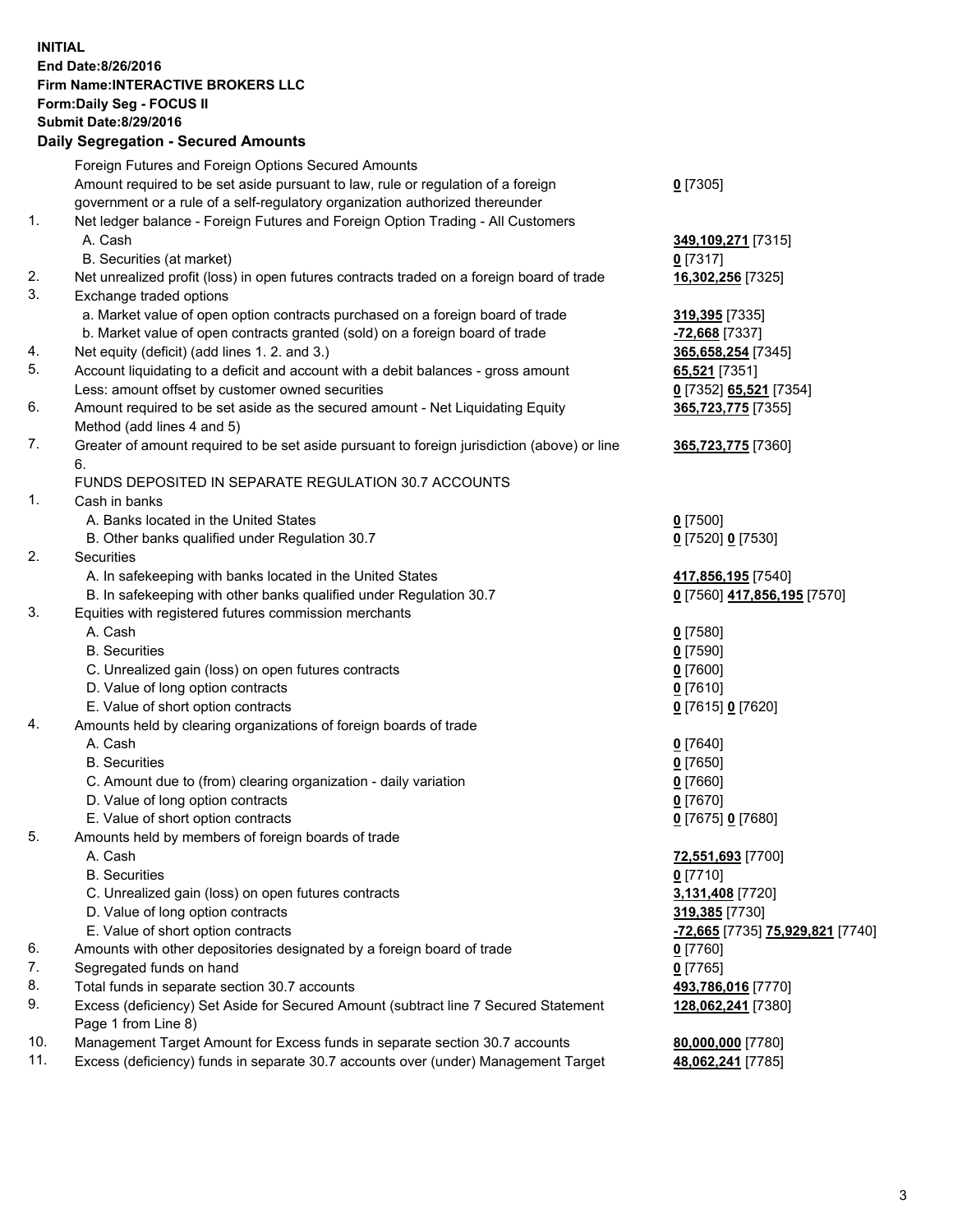**INITIAL End Date:8/26/2016 Firm Name:INTERACTIVE BROKERS LLC Form:Daily Seg - FOCUS II Submit Date:8/29/2016 Daily Segregation - Segregation Statement** SEGREGATION REQUIREMENTS(Section 4d(2) of the CEAct) 1. Net ledger balance A. Cash **3,052,000,351** [7010] B. Securities (at market) **0** [7020] 2. Net unrealized profit (loss) in open futures contracts traded on a contract market **-99,403,051** [7030] 3. Exchange traded options A. Add market value of open option contracts purchased on a contract market **143,689,984** [7032] B. Deduct market value of open option contracts granted (sold) on a contract market **-201,749,437** [7033] 4. Net equity (deficit) (add lines 1, 2 and 3) **2,894,537,847** [7040] 5. Accounts liquidating to a deficit and accounts with debit balances - gross amount **222,329** [7045] Less: amount offset by customer securities **0** [7047] **222,329** [7050] 6. Amount required to be segregated (add lines 4 and 5) **2,894,760,176** [7060] FUNDS IN SEGREGATED ACCOUNTS 7. Deposited in segregated funds bank accounts A. Cash **77,307,990** [7070] B. Securities representing investments of customers' funds (at market) **1,937,312,630** [7080] C. Securities held for particular customers or option customers in lieu of cash (at market) **0** [7090] 8. Margins on deposit with derivatives clearing organizations of contract markets A. Cash **29,518,947** [7100] B. Securities representing investments of customers' funds (at market) **1,119,426,110** [7110] C. Securities held for particular customers or option customers in lieu of cash (at market) **0** [7120] 9. Net settlement from (to) derivatives clearing organizations of contract markets **15,949,211** [7130] 10. Exchange traded options A. Value of open long option contracts **143,690,298** [7132] B. Value of open short option contracts **-201,749,762** [7133] 11. Net equities with other FCMs A. Net liquidating equity **0** [7140] B. Securities representing investments of customers' funds (at market) **0** [7160] C. Securities held for particular customers or option customers in lieu of cash (at market) **0** [7170] 12. Segregated funds on hand **0** [7150] 13. Total amount in segregation (add lines 7 through 12) **3,121,455,424** [7180] 14. Excess (deficiency) funds in segregation (subtract line 6 from line 13) **226,695,248** [7190] 15. Management Target Amount for Excess funds in segregation **155,000,000** [7194] **71,695,248** [7198]

16. Excess (deficiency) funds in segregation over (under) Management Target Amount Excess